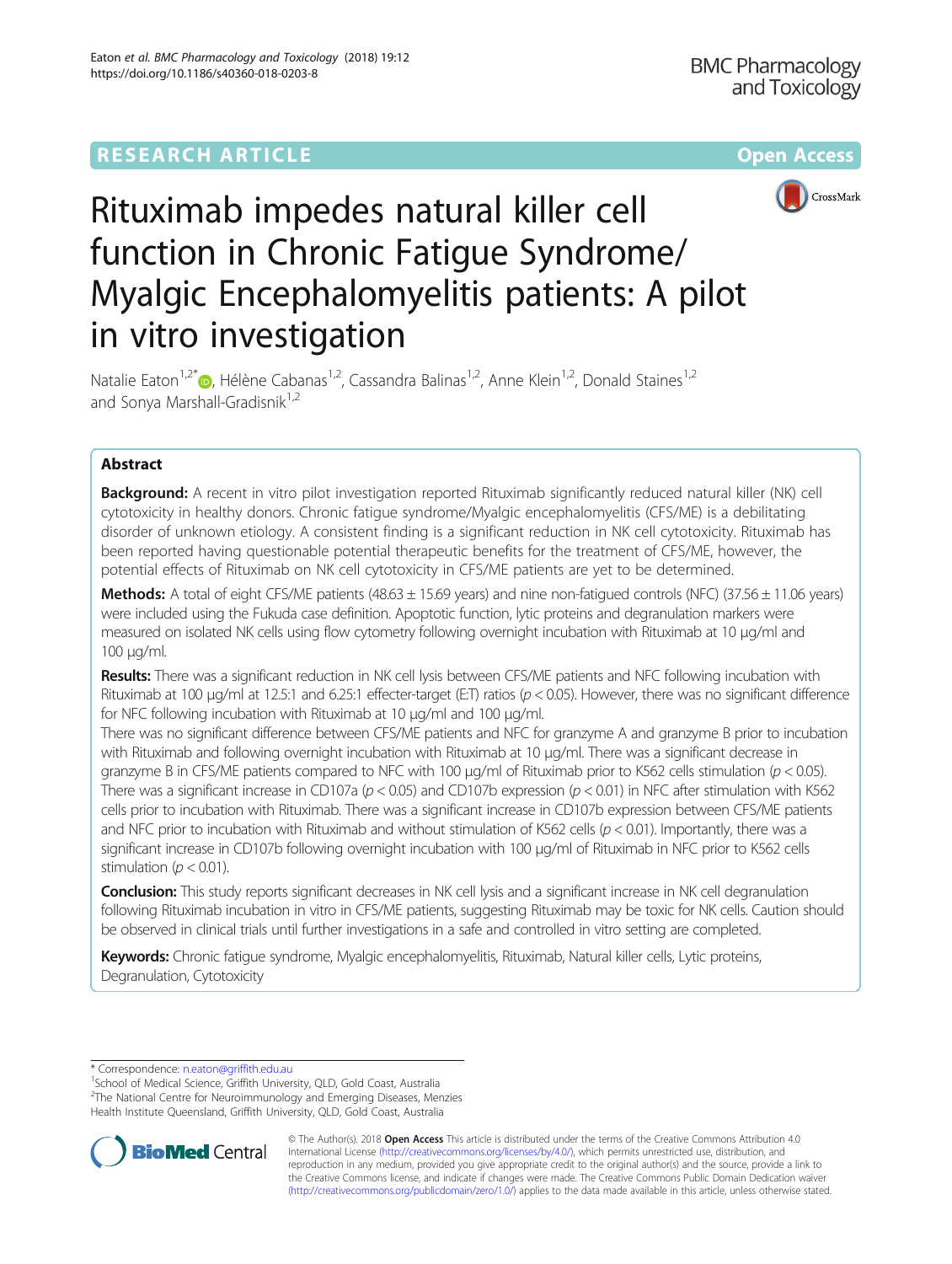## Background

CFS/ME is a debilitating disorder hallmarked by unexplained debilitating fatigue accompanied by immune, neurological, musculoskeletal, cardiovascular and gastrointestinal symptoms [\[1\]](#page-7-0). The diagnosis of CFS/ME is complex and relies on case definition for diagnostic criteria  $[1-3]$  $[1-3]$  $[1-3]$  $[1-3]$  $[1-3]$ . The underlying etiology of CFS/ME remains unknown; however, a significant reduction of NK cell cytotoxicity is a key and consistently reported feature of CFS/ME [[4](#page-7-0)–[14](#page-7-0)].

CFS/ME is believed to affect approximately 200,000 Australians [\[15](#page-7-0)] having a global prevalence of 0.2–6.4% [[16](#page-7-0)]. CFS/ME is reported more commonly in women than in men, with 75% of patients being female [\[17](#page-7-0)] and predominantly affecting 30- to 40-year-olds in developed countries [\[16](#page-7-0)]. However, due to inconsistencies in CFS/ME case definitions the true prevalence is difficult to determine.

NK cells are effector lymphocytes of the innate immune system that eliminate pathogens and malignant cells, activate immune cells and provide cytokine producing functions [\[18](#page-7-0)]. NK cells have tightly regulated cytotoxic activity against stress and antibody-coated cells [[18](#page-7-0)–[22](#page-8-0)]. The majority of human peripheral NK cells are CD56dim NK cell subset bearing the low-affinity Fc-γreceptor CD16 [\[23](#page-8-0)]. CD16 binds to the Fc portion of immunoglobulin (Ig) G and mediates antibody-dependent cellular cytotoxicity (ADCC) [[23](#page-8-0)–[26](#page-8-0)]. NK cell cytotoxicity (NKCC) involves numerous steps including adhesion to the target cell, activations of surface receptors, polarization of secretory granules and release of lytic proteins, including granzyme A and granzyme B, to induce apoptosis of the target cell [\[7](#page-7-0), [21](#page-8-0), [27](#page-8-0)].

NK cell activation is tightly regulated by activating receptors that recognise pathogen-derived, stress-induced and tumour specific ligands [\[20](#page-8-0)]. CD16 plays a prominent role as an activating receptor for NK cells [\[28](#page-8-0)]. NK cell activation initiates calcium  $(Ca^{2+})$ -dependent signal transduction through receptor cytoplasmic tails that contain immunoreceptor tyrosine-based activation motifs (ITAM) [[11,](#page-7-0) [22,](#page-8-0) [29](#page-8-0)–[31\]](#page-8-0). Ligation of ITAM-bearing receptor complexes results in the recruitment and activation of mitogen-activated protein kinase (MAPK) phosphorylation cascade [[29\]](#page-8-0). The phosphorylation of kinases induces the polarization of NK cell granules via the microtubuleorganizing centre (MTOC) [\[32,](#page-8-0) [33\]](#page-8-0). Granule polarization ensures granule contents are released facing the target cell. NK cell cytotoxic granules are responsible for the storage and secretion of lytic proteins including perforin, a membrane-disrupting protein, and granzymes, a family of proteases [[11](#page-7-0), [27\]](#page-8-0). The secretion of perforin is suggested to create pores within the target cell membrane to facilitate endocytosis mechanisms, in which granzymes can enter the target cell to trigger apoptosis by cleaving pro-apoptotic caspases and influence nuclear damage [[5](#page-7-0), [7,](#page-7-0) [27](#page-8-0), [34](#page-8-0), [35](#page-8-0)].

Importantly, reduced NK cell function is the most consistently reported finding in both severe and moderate CFS/ME patients [[4](#page-7-0)–[14](#page-7-0)]. Impaired NKCC in CFS/ME patients is evident through delayed degranulation [\[7,](#page-7-0) [36,](#page-8-0) [37](#page-8-0)] and decreased lytic proteins, predominantly granzyme B [[5,](#page-7-0) [11,](#page-7-0) [36](#page-8-0), [38](#page-8-0), [39\]](#page-8-0). The increase in NK cell degranulation in CFS/ME patients may suggest an inability to induce sufficient cytotoxic lysis or continued activation due to insufficient lytic proteins. Therefore, using flow cytometry to investigate expression of degranulation markers, CD107a and CD107b, and intracellular lytic proteins, granzyme A and granzyme B, is critical when investigating the cytotoxic activity of NK cells [\[40\]](#page-8-0).

Rituximab (RTX), is a chimeric antibody that targets CD20 present on healthy and malignant B lymphocytes. RTX can trigger target cell death through three effector functions: 1) programmed cell death, 2) induction of complement-mediated cytotoxicity, and 3) ADCC mediated by Fc receptor-bearing immune cells such as NK cells [[41](#page-8-0)]. RTX works to opsonize the CD20 surface marker on B lymphocytes, this stimulates the recruitment of NK cells and ligation with CD16. The activation of CD16 to the Fc portion of RTX activates  $Ca^{2+}$ -dependent elimination of B lymphocytes through ADCC.

Limited investigations have examined the potential role of therapeutic interventions in CFS/ME patients. We and others have reported elevated CD20+ B lymphocytes in CFS/ME patients [[9](#page-7-0), [42](#page-8-0)–[44](#page-8-0)]. Moreover other investigators have employed anti-CD20 therapy as a possible therapeutic approach for the treatment of CFS/ME  $[45-47]$  $[45-47]$  $[45-47]$  $[45-47]$  $[45-47]$ , where CFS/ME patients received two infusions at 500 mg/m<sup>2</sup> of RTX two weeks apart. Clinical improvement was selfreported in sixty-four and 67 % of participants in these two separate studies  $[45, 47]$  $[45, 47]$  $[45, 47]$  $[45, 47]$ ; however this improvement was only maintained in 26.6% of patients twelve months post administration.

Importantly, a recent study conducted by Merkt et al. reported that in vitro treatment of NK cells with RTX at a concentration of 10 μg/ml resulted in significant inhibition of NK cell cytotoxic activity from healthy control donors [\[41\]](#page-8-0). This investigation also reported a significant reduction of lytic proteins, predominantly granzyme B, and phenotypical and functional changes to CD16 [[41](#page-8-0)] in NK cells following RTX incubation from non-fatigued controls donors.

The effect of RTX on NK cells in malignancies and rheumatic diseases is documented [\[41](#page-8-0), [48](#page-8-0)–[50](#page-8-0)]. However, the possible role of RTX modulating NK cell cytotoxicity in CFS/ME patients is unknown as Lunde et al. only investigated NK cell subset numbers in CFS/ME patients receiving 500 mg/m<sup>2</sup> of RTX [[51](#page-8-0)]. Therefore, this investigation aimed to examine NK cell cytotoxic activity, lytic proteins and degranulation following incubation of RTX at varying concentrations with NK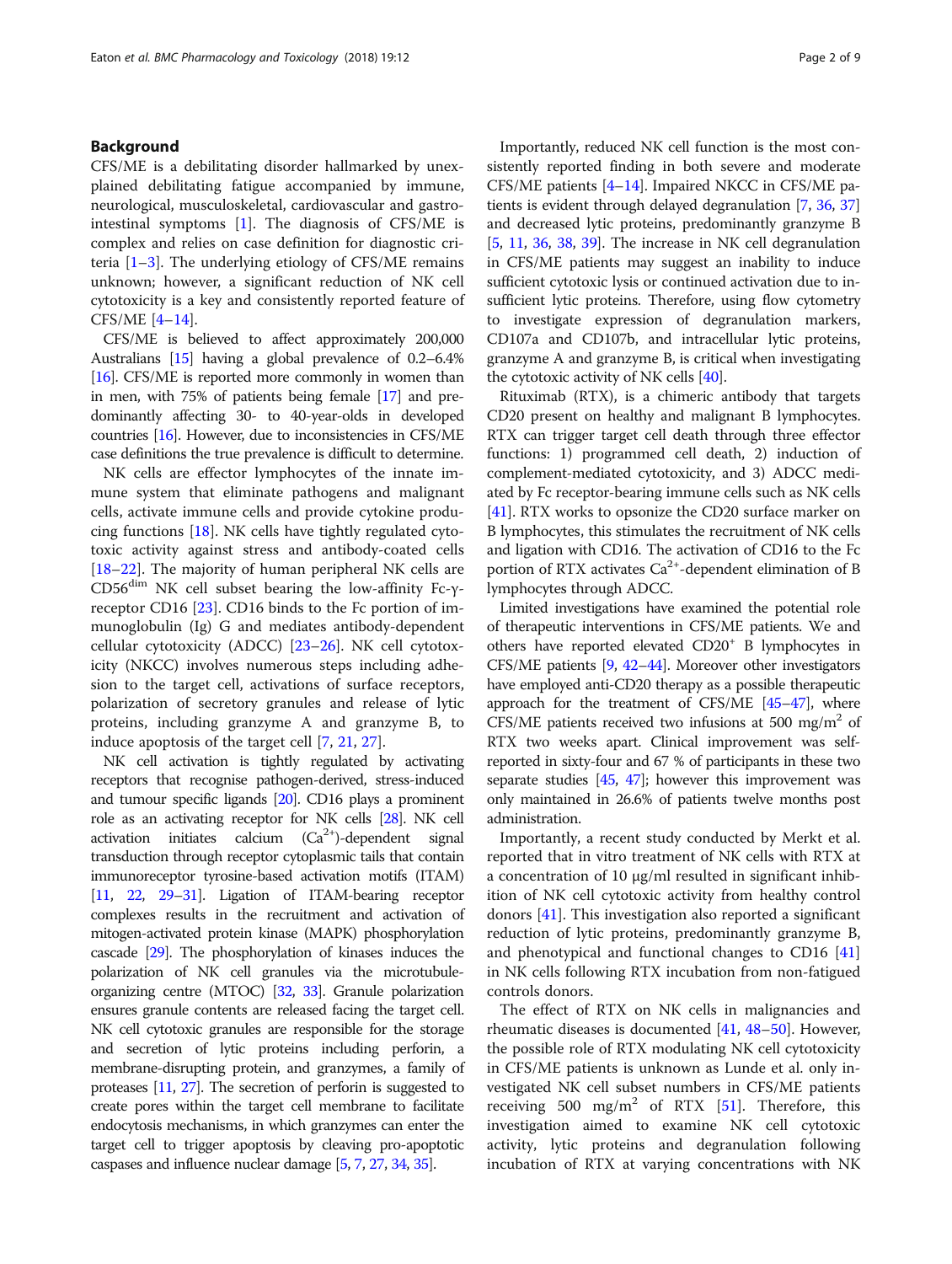<span id="page-2-0"></span>cells from CFS/ME patients in a controlled and safe laboratory setting in vitro.

#### Methods

## Study Participants

Participants were sourced from the National Centre for Neuroimmunology and Emerging Diseases (NCNED) research database for CFS/ME. Participants were aged between 18 and 65 years, and recruited from South East Queensland and Northern on New South Wales where ME/CFS patients were defined by the 1994 Center for Disease Control and Prevention criteria for CFS/ME. NFC were healthy volunteers that reported no incidence of CFS/ME or fatigue and were in good health without evidence of illness or co-morbidities. Participants were screening according to routine pathology tests and completed a comprehensive questionnaire corresponding with the International Consensus Criteria (ICC) [\[1](#page-7-0)]. Participants were excluded from this study if history of smoking, alcohol abuse, autoimmune diseases, cardiac disease, diabetes or co-morbidities were reported.

Six of the eight CFS/ME patients documented minor interventions aimed to control symptoms including cognitive impairment, sleep disturbances, periodic gastrointestinal symptoms and pain. No participants reported chronic immunosuppressant therapy, immunomodulators or any current medications that may potentially affect the immunological findings reported in the results of this pilot investigation.

## Peripheral Blood Mononuclear Cells Isolation and Natural Killer Cells Isolation

Participants donated 85 ml of whole blood which was collected in ethylendiaminetetraacetic acid (EDTA) tubes between 8:00 am and 11:00 am. Routine full blood analysis was analyzed from 5 ml of blood within 4 h of collection for red blood cell counts, lymphocytes and granulocytes using an automated cell counter (ACT differential analyser; Beckman Coulter, Brea, CA, USA) (Table 1). Participants were screened and excluded if blood parameters were outside the normal range.

Peripheral blood mononuclear cells (PBMCs) were isolated from 80 ml of whole blood by centrifugation over a density gradient medium (Ficoll-Paque Premium; GE Healthcare, Uppsala, Sweden). PBMCs were stained with trypan blue (Invitrogen, Carlsbad, CA) to determine cell count and cell viability, and adjusted to a final concentration of  $5 \times 10^7$  cells/ml.

NK cells were isolated from PBMCs using an EasySep Negative Human NK Cell Isolation Kit (Stem Cell Technologies, Vancouver, BC, Canada). NK cells purity was measured after staining with CD56 (0.25 μg/5 μl) and CD3 (0.25 μg/20 μl) antibodies for 20 min at room temperature and analyzed using a LSR-Fortessa X20 flow

Table 1 Blood parameters and patient demographic measured in CFS/ME patients and NFC groups

|                                   | NFC $(n=9)$       | $CFS/ME (n = 8)$  | P value |
|-----------------------------------|-------------------|-------------------|---------|
| Age (years)                       | $37.56 \pm 11.06$ | $48.63 \pm 15.69$ | 0.503   |
| Gender                            |                   |                   |         |
| Male $n\llap/0.06$                | 3(33.3)           | 1(12.5)           |         |
| Female n(%)                       | 6(66.7)           | 7(87.5)           |         |
| Pathology                         |                   |                   |         |
| White Cell Count $(x 109/L)$      | $5.94 + 1.61$     | $5.45 + 1.09$     | 0.664   |
| Neutrophils (×10 <sup>9</sup> /L) | $3.54 \pm 1.49$   | $3.36 + 0.82$     | 0.847   |
| Lymphocytes $(x 109/L)$           | $1.87 \pm 0.38$   | $1.70 \pm 0.49$   | 0.248   |
| Monocytes $(x 109/L)$             | $0.32 \pm 0.11$   | $0.32 \pm 0.06$   | 0.962   |
| Eosinophils $(x 109/L)$           | $0.18 \pm 0.09$   | $0.18 \pm 0.12$   | 0.885   |
| Platelet $(x 109/L)$              | $740.78 + 47.65$  | $258.88 + 37.13$  | 0.413   |
| Haemoglobin (g/L)                 | $132.67 \pm 8.51$ | $135.38 \pm 7.82$ | 0.384   |
| Haematocrit                       | $0.37 \pm 0.10$   | $0.42 \pm 0.03$   | 0.191   |
| Red Cell Count $(x 10^{12}/L)$    | $4.53 \pm 0.34$   | $4.49 + 0.34$     | 0.923   |
| MCV fl                            | $89.67 + 2.74$    | $92.88 \pm 5.11$  | 0.222   |

Results from white and red blood cell parameters measured in CFS/ME and control groups. Comparisons of blood parameters between the CFS/ME and NFC revealed no significant differences. No significant differences were observed in patient age distribution. Data presented as mean ± standard deviation. Abbreviations: NFC, non-fatigued controls; CFS/ME, chronic fatigue syndrome; ME, Myalgic encephalomyelitis

cytometer (Becton Dickinson [BD] Biosciences, San Diego, CA, USA). NK cells purity was  $99.85\% \pm 0.24\%$ and 99.46% ± 0.91% for CFS/ME and NFC, respectfully (Fig. 1).

#### Rituximab Treatment

NK cells were treated with concentrations of 10 μg/ml as previously reported  $[41]$  and 100  $\mu$ g/ml of RTX

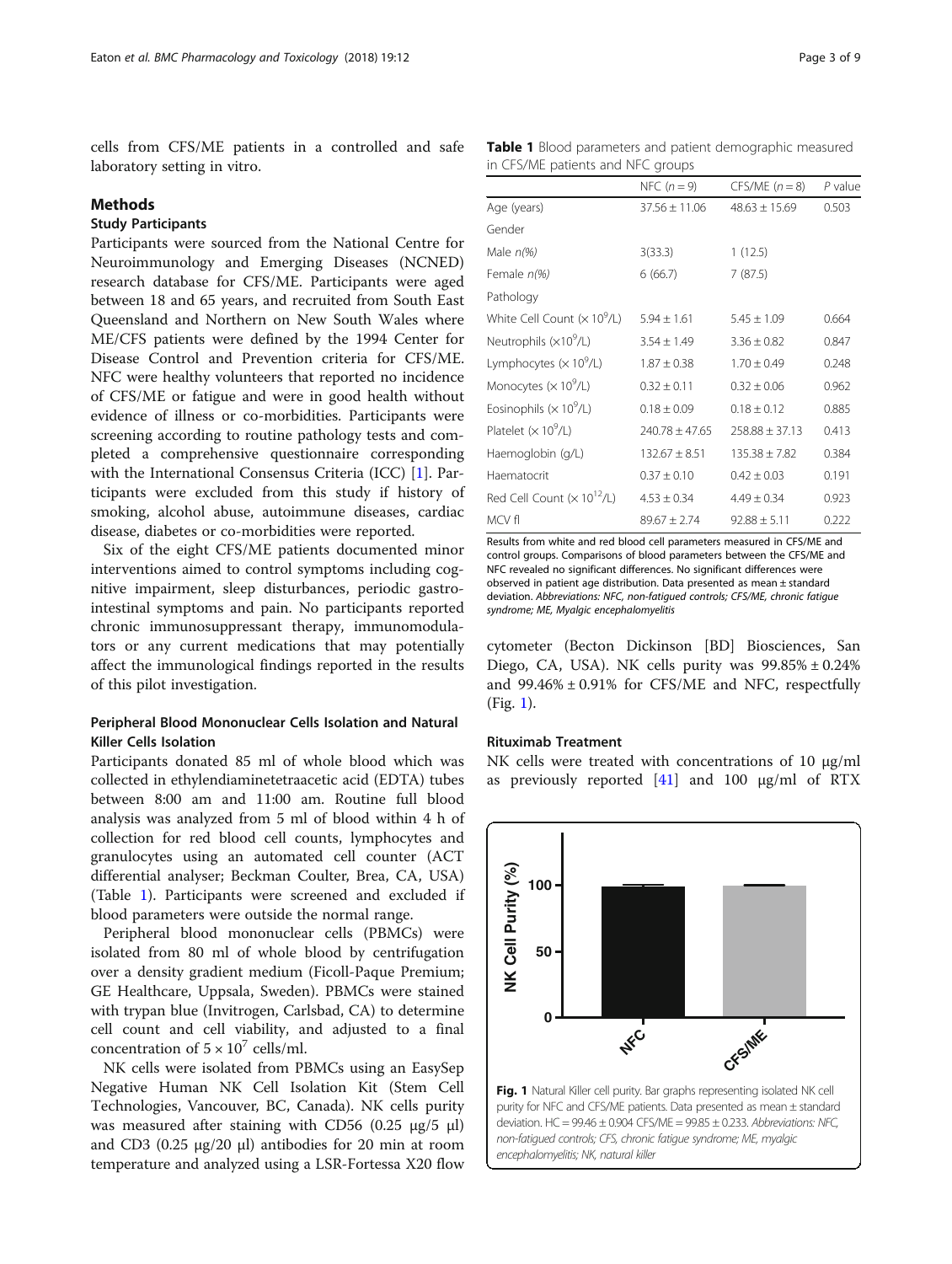(Rituxan, Genentech, CA, USA) and incubated for 24 h at 37 °C with 5%  $CO<sub>2</sub>$  in RPMI-1640 (Invitrogen Life Technologies, Carlsbad, CA, USA) supplemented with 10% fetal bovine serum (FBS) (Invitrogen Life Technologies, Carlsbad, CA, USA).

## Natural Killer Cell Cytotoxicity Assay

NK cytotoxic activity was conducted as previously described [[52\]](#page-8-0). NK cells were labelled with Paul Karl Horan (PKH-26) (3.5 µl/test)  $(2 \times 10^{-6}$  M) for 5 min (Sigma-Aldrich, St. Louis. MO, USA) and incubated with K562 cells for 4 h at 37 °C with 5%  $CO<sub>2</sub>$  in RPMI-1640 supplemented with 10% FBS. The concentration of NK cells and K562 cells were adjusted to  $5 \times 10^5$  cells/ml and  $1 \times 10^6$  cells/ml, respectively. During incubation, cells were combined at E:T ratios of 12.5:1 and 6.25:1 in addition to controlling samples. Control and RTX treated cells were stained using Annexin V (2.5 μl/test) (BD Bioscience, San Jose, CA, USA) and 7-aminoactinomycin (7-AAD) (2.5 μl/test) (BD Bioscience, San Jose, CA, USA) to determine apoptosis using flow cytometry analysis recording 10,000 events (Additional file [1\)](#page-7-0). E:T ratio of 12.5: 1, 6.25 and control were used to assess cytotoxic activity [\[38,](#page-8-0) [40,](#page-8-0) [53\]](#page-8-0). NK cytotoxic activity was calculated as percent specific death of the K562 cells for the two E:T ratios as previously described [[40,](#page-8-0) [52\]](#page-8-0). The percentage of target cell lysis was calculated from:

$$
Cytotaxicity \ (\%) = \frac{(early\ stage\ apoptosis + late\ stage\ apoptosis + dead\ K562\ cells)}{All\ K562\ cells} \times 100
$$

## Natural Killer Cell Lytic Proteins Assay

Intracellular staining was used to measure granzyme A and granzyme B as previously described [\[7\]](#page-7-0). NK cells and K562 cells were plated and placed in the incubator at 37 ° C for 4 h with 5%  $CO<sub>2</sub>$  at E:T 25:1 in RPMI-1640 supplemented with 10% FBS. NK cells were incubated with Monensin (0.67 μl/ml) and Brefeldin A (1 μl/ml) (BD Bioscience, San Jose, CA, USA) to interfere with degranulation and intracellular cytokine transport from the endoplasmic reticulum. NK cells were stained with monoclonal antibodies for granzyme A FITC (0.5 μg/20 μl) and granzyme B BV450 (0.125 μg/5 μl) (BD Bioscience, San Jose, CA, USA) for 30 min at 4 °C. Both control and treated NK cells were measured using flow cytometric analysis recording 10,000 events (Additional file [1](#page-7-0)).

#### Natural Killer Cell Degranulation Assay

NK cell surface expression of CD107a and CD107b was measured as a marker for NK cell degranulation and determined as previously described [\[54](#page-8-0)]. NK cell concentration was adjusted to  $1 \times 10^5$  cells/ml and incubated in the presence of CD107a APC (0.06 μg/5 μl) and CD107b FITC (1 μg/20 μl) (BD Bioscience, San Jose, CA, USA)

and stimulated by K562 cells  $(1 \times 10^4 \text{ cells/ml})$  for 4 h at 37 °C with 5%  $CO<sub>2</sub>$  at E:T 25:1 in RPMI-1640 supplemented with 10% FBS. NK cells required the addition of monensin (0.67 μl/ml) to prevent degranulation and Brefeldin A (1 μl/ml) to block exocytosis of cytokines. Both control and treated cells were measured using flow cytometric analysis recording 10,000 events.

#### Statistical Analysis

Pilot data from this investigation were analyzed using SPSS version 24 (IBM Corp, Version 24, Armonk, NY, USA) and GraphPad Prism, version 7 (GraphPad Software Inc., Version 7, La Jolla, CA, USA). All data sets were tested for normality using the Shapiro–Wilk test. The independent Mann–Whitney U test was used to identify any significant differences in the NK cell parameters between the CFS/ME and NFC groups. Significance was set at  $p < 0.05$  and the data are presented as mean ± standard deviation unless otherwise stated.

## Results

## Participant characteristics, blood parameters and NK cell purity

There were eight CFS patients  $(48.63 \pm 15.69 \text{ years})$ , of which seven were females, who met the 1994 Fukuda definition (mean age [years]  $\pm$  Standard deviation [SD]). There were nine NFC  $(37.56 \pm 11.06 \text{ years})$ , of which six were females. There were no significant differences between groups for age (Table [1\)](#page-2-0). All participants in both groups were of European descent and were residents of Australia at the time of blood collection. Comparison of group ages and blood parameters between CFS/ME patients and NFC found no significant differences (Table [1](#page-2-0)). Isolated NK cell purity was determined using flow cytometry, where NK cell purity for CFS/ME patients was 99.85  $\pm$  0.233 and NFC was 99.46  $\pm$  0.904 (Fig. [1\)](#page-2-0).

## Rituximab leads to significant difference in cytotoxic activity of NK cells

Cytotoxic activity was determined using flow cytometry to assess NK cell lysis of the tumour target K562 cell line for both NFC ( $n = 9$ ) and CFS/ME patients ( $n = 8$ ). There was a significant reduction in NK lysis in CFS/ME patients compared to NFC following incubation with RTX at 100 μg/ml (Fig. [2a\)](#page-4-0) ( $p$  < 0.05) and NK lysis in CFS/ME patients compared to NFC following RTX at 10 μg/ml (Fig.  $2b$ ) (p < 0.05). There was no significant difference in NK cell lysis for NFC following overnight incubation with RTX at 10  $\mu$ g/ml and 100  $\mu$ g/ml (Fig. [2a](#page-4-0)).

## Rituximab leads to significant decrease in NK cell lytic protein granzyme B

Of the nine NFC, four of these were selected for lytic protein analysis due to concentration of NK cells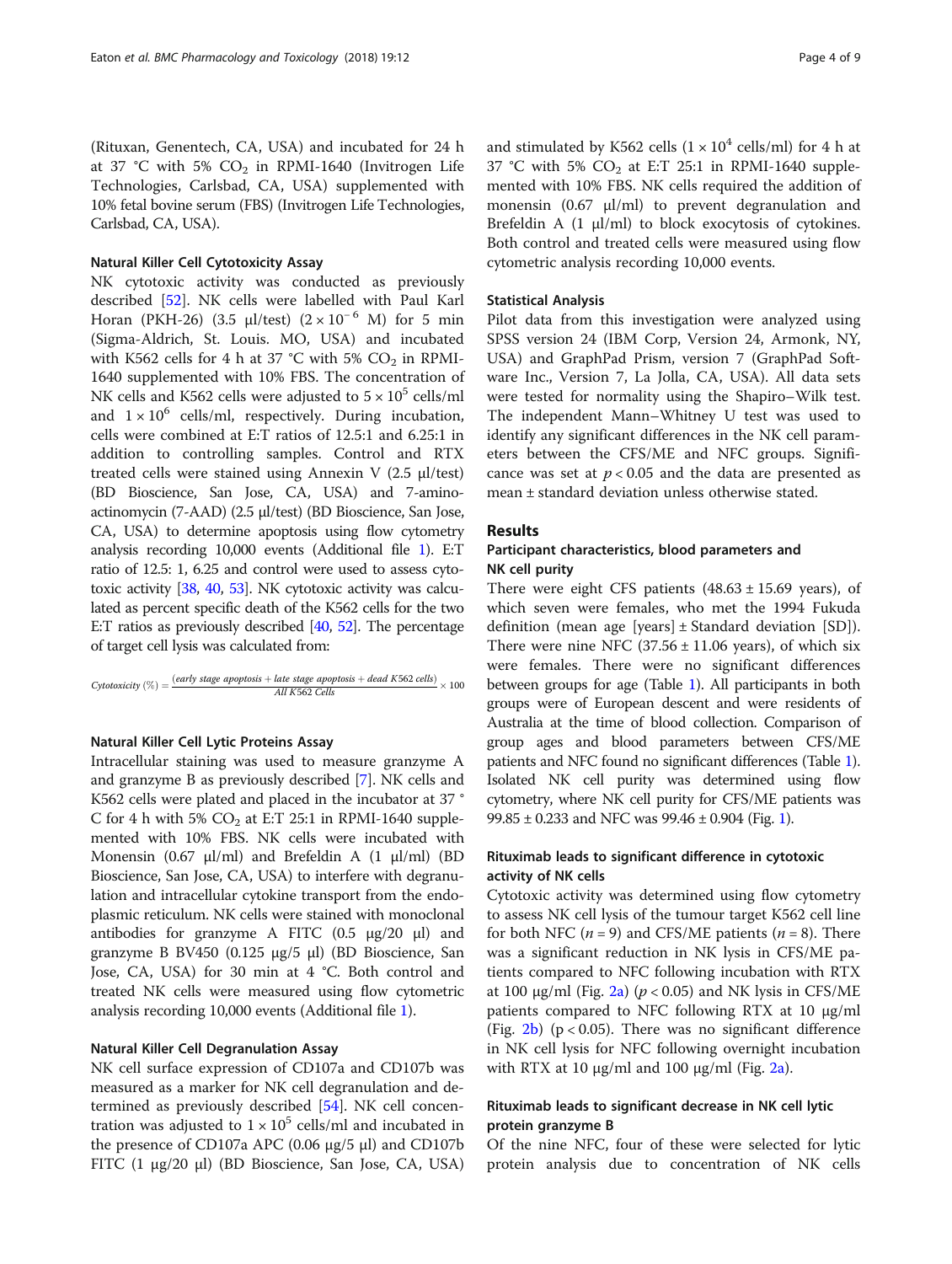<span id="page-4-0"></span>

following isolation. There was no significant difference between groups for lytic proteins for NFC  $(n = 4)$  and CFS/ME patients  $(n = 8)$  at baseline prior to overnight incubation with RTX for granzyme A (Fig.  $3a$ ) and granzyme B (Fig. 3b). No significant difference was shown for lytic proteins following overnight incubation with RTX at 10 μg/ml as well as for granzyme A following overnight incubation with 100 μg/ml of RTX (Fig. 3a). Importantly, there was a significant decrease in granzyme B between NFC and CFS/ME patients incubated with 100 μg/ml of RTX prior to stimulation using K562 cells, while there was no significant change following K562 cell stimulation (Fig. 3b).



## Rituximab leads to a significant increase in Natural Killer cell degranulation

Of the nine NFC, six participants were used for degranulation due to the concentration of NK cells following isolation. There was no significant difference between groups for degranulation for NFC  $(n = 6)$  and CFS/ME patients  $(n = 7)$  at baseline prior to overnight incubation with RTX for CD107a (Fig. [4a](#page-5-0)). There was a significant difference in CD107a expression in NFC when stimulated with K562 cell line prior to overnight incubation with RTX ( $p < 0.05$ ). There was an increase in degranulation observed in NFC prior to K562 cell stimulation following overnight incubation with RTX approaching statistical significance.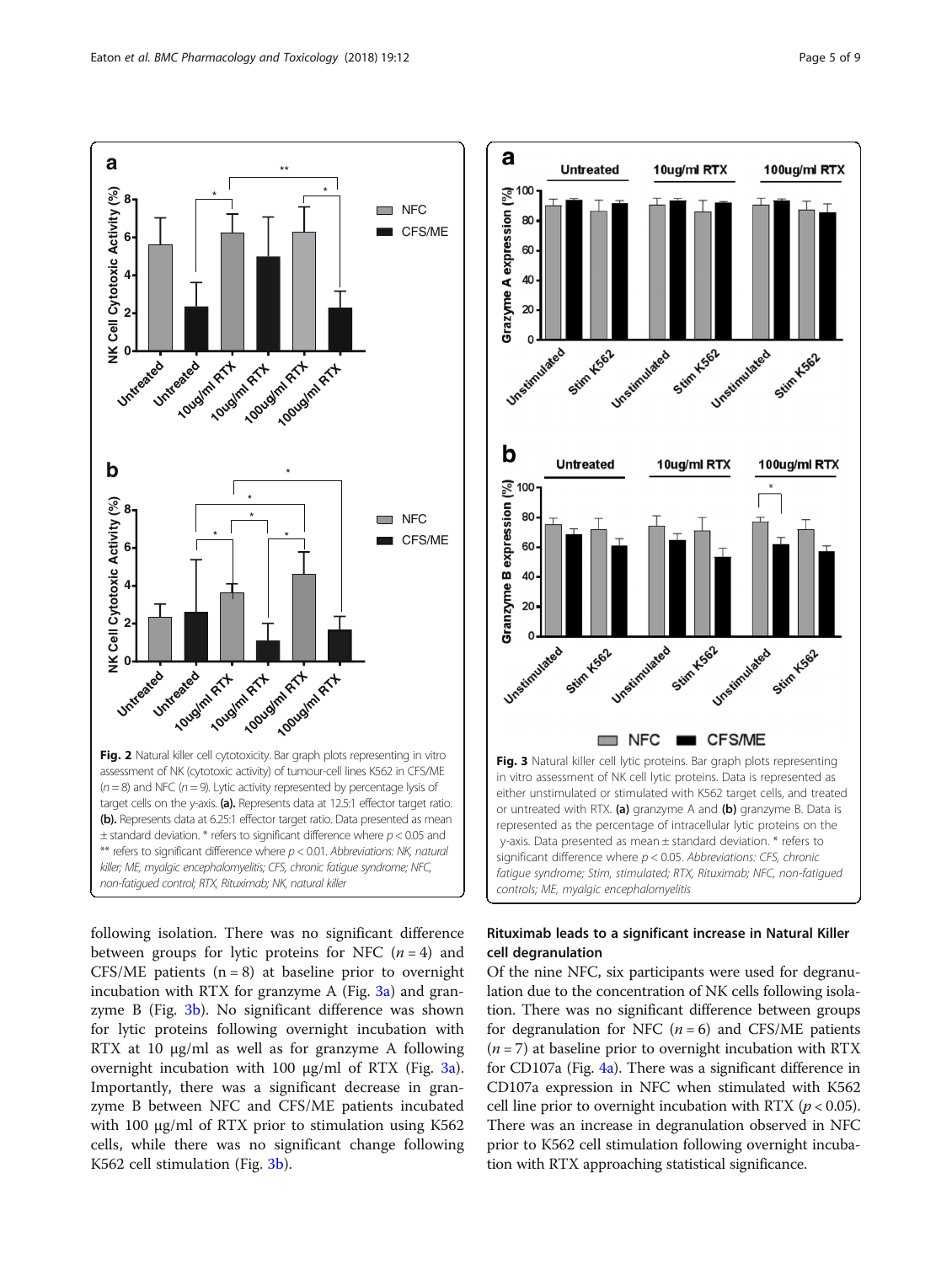<span id="page-5-0"></span>

Similarly, there was a significant difference observed within and between groups for CD107b expression prior to incubation with RTX (Fig.  $4b$ ). Importantly, there was an increase in CD107b expression between NFC after stimulation with K562 cells. There was a significant increase in CD107b expression in CFS/ME patients in comparison to NFC at baseline prior to incubation with RTX and without stimulation of K562 cells  $(p < 0.01)$ . Importantly, there was a significance increase in CD107b following overnight incubation with 100 μg/ml of RTX observed in NFC prior to K562 cell stimulation  $(p < 0.01)$ .

### **Discussion**

This is the first study to investigate NK cell cytotoxic activity following in vitro incubation with RTX at 10 μg/ml and 100 μg/ml in CFS/ME patients and NFC. The present study examined cytotoxic and apoptotic mechanisms through lysis of target K562 cells, intracellular staining of lytic proteins including granzyme A and granzyme B, and extracellular straining of degranulation markers, CD107a and CD107b.

We report novel findings as there were significant reductions in NK cell lysis in CFS/ME patients compared with NFC following incubation with RTX at 100 μg/ml at 12.5:1 E:T ( $p < 0.05$ ). Significance was also observed between groups at 6.25:1 E:T for 10 μg/ml of RTX. A decrease was observed in CFS/ME patients compared with NFC at 100 μg/ml of RTX, however this was not significant possibly due to the small sample size. Previous in vitro investigations using RTX at different concentrations ranging from 10 μg/ml to 200 μg/ml have reported reduced cytotoxic activity of NK cells isolated from healthy donors, chronic lymphocytic leukaemia (CLL) patients and non-Hodgkin lymphoma patients [[41,](#page-8-0) [48,](#page-8-0) [50\]](#page-8-0). The significant decrease in cytotoxic activity observed in this study suggests that in vitro RTX at 100 μg/ml impedes NK cell function. Studies completed by us and other researchers have reported significantly reduced NKCC in CFS/ME patients [[4](#page-7-0)–[14](#page-7-0)]. Therefore, RTX may have adverse outcomes for CFS/ME patients as reduced NK cell function impairs the ability to clear virus-infected and malignant cells.

This current investigation did not report significant difference in NFC for NK cell lysis of target K562 cells. In contrast, Merkt et al. reported significant decrease in NK cell cytotoxic activity of healthy donors  $(n = 3)$  [\[41](#page-8-0)]. Additionally, Capuano et al. reported defective NK cell cytotoxic response in healthy donors and CLL patients [[50\]](#page-8-0). However, these studies are not without limitations with the low sample numbers and limited screening definition of healthy control. Without clear indication of criteria for healthy control inclusion in these studies, it can be assumed that these participants may be susceptible to reduced NK cell function. The NFC participating in our current investigation are included using a detailed questionnaire derived from the Fukuda, Canadian Consensus Criteria and ICC [\[1](#page-7-0)–[3\]](#page-7-0). Additionally, investigations by Merkt et al. and Capuano et al. used the chromium (Cr)-51 release assay. The  ${}^{51}$ Cr-release assay is used to measure cytotoxic activity, however, comparisons with flow cytometric analysis have shown cytometric methods to be more sensitive with higher lysis generated [[52](#page-8-0), [55\]](#page-8-0).

Lytic proteins are apoptotic-inducing proteins released from cytotoxic granules in NK cells. Intracellular staining was used to investigate granzyme A and granzyme B using flow cytometric analysis. We report a significant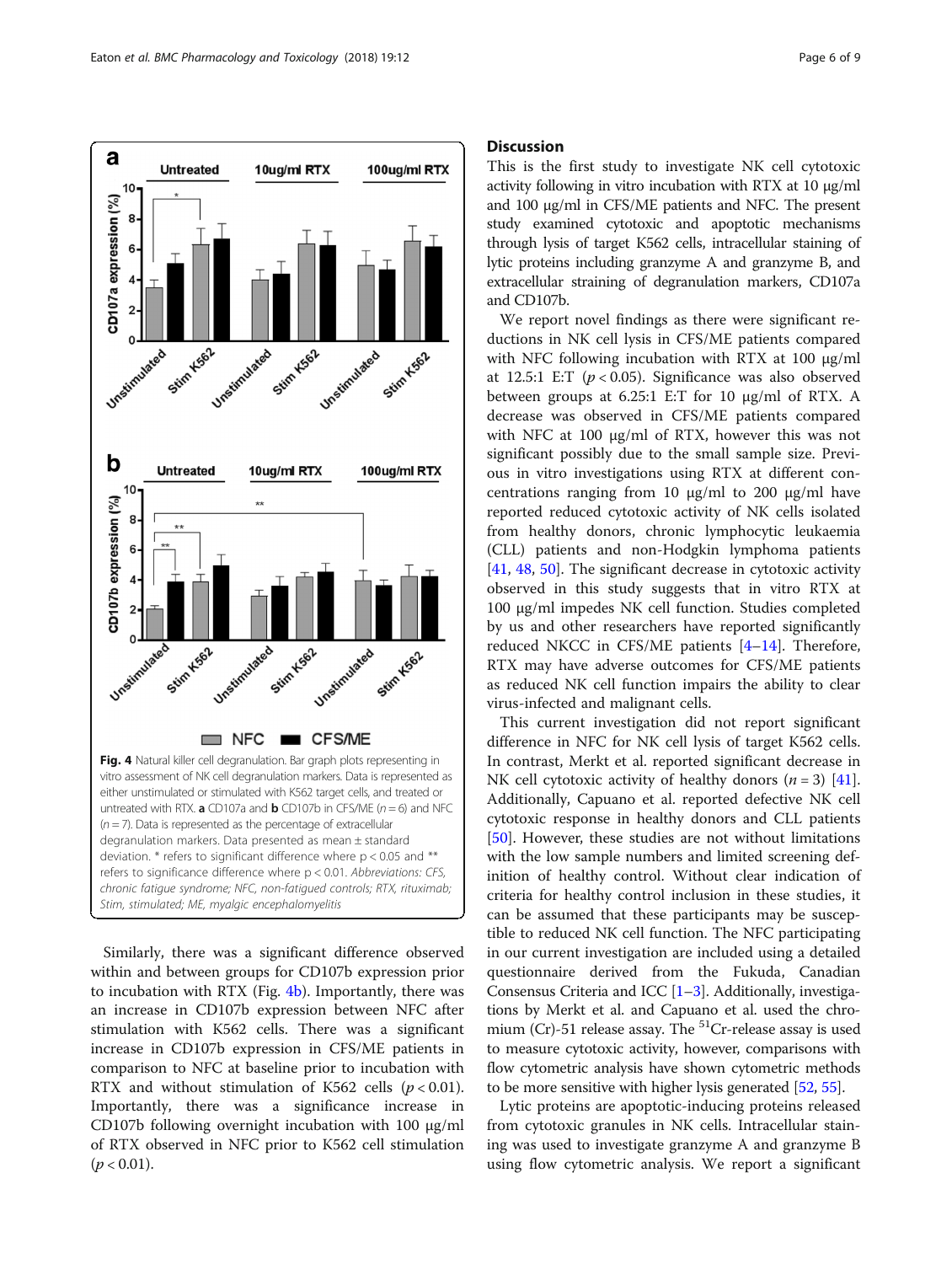decrease in granzyme B in CFS/ME patients compared with NFC following incubation with 100 μg/ml of RTX prior to stimulation using K562 target cells ( $p < 0.05$ ). Previous work performed by our group and other researchers have reported a significant reduction in granzyme B in NK cells isolated from CFS/ME patients when stimulated with K562 target cells [\[5](#page-7-0), [36,](#page-8-0) [38,](#page-8-0) [39](#page-8-0)]. Granzyme B is responsible for apoptosis activation by cleaving substrates at aspartic acid leading to caspase-3 activation [[56\]](#page-8-0). Importantly, the decrease in granzyme B following incubation with RTX at 100 μg/ml prior to NK cell stimulating using K562 cells demonstrates that RTX can influence cytolytic activity of NK cells.

Previous research has reported that lytic proteins negatively correlate with degranulation, suggesting a decrease in lytic proteins is associated with an increase in degranulation markers [\[40\]](#page-8-0). Degranulation is a critical process by which cytotoxic granules polarize towards the immune synapse to release lytic proteins towards the target cell [\[27](#page-8-0)]. Extracellular staining was used to investigate degranulation markers CD107a and CD107b using flow cytometric analysis. We report a significant difference in CD107a expression in NFC when stimulated with K562 cells prior to overnight incubation with RTX  $(p < 0.05)$  and conversely a significant increase in CD107b expression was found in NFC after stimulation with K562 target cells  $(p < 0.01)$ . Importantly, we reported for the first time a significant increase in CD107b expression in CFS/ME patients in comparison to NFC prior to incubation with RTX and without stimulation of K562 cells  $(p < 0.05)$ . Previous research has reported significant increase in CD107a in NK cells isolated from CFS/ME patients compared with NFC following stimulation with K562 cells [\[36](#page-8-0), [37](#page-8-0), [53](#page-8-0)]. Huth et al. suggested that the increase in degranulation markers in CFS/ME patients suggests continued activation due to inability to induce sufficient cytotoxic lysis of target cells [\[53](#page-8-0)].

Finally, we also report novel findings where a significant increase in CD107b expression following overnight incubation with 100 μg/ml of RTX was observed in NFC prior to K562 cell stimulation ( $p < 0.01$ ). Therefore, this suggests that RTX may stimulate  $Ca^{2+}$  influx required for NK cell degranulation. Additionally, as there were no significant changes in CD107a following overnight incubation with RTX at 10 μg/ml and 100 μg/ml, our results are not consistent with previous research completed by Merkt et al. who reported an increase in degranulation in healthy donors  $(n = 6)$  treated with 10 μg/ml of RTX [\[41\]](#page-8-0). However, limited information was provided regarding the methodology of degranulation assays in that study. Additional in vitro studies using RTX have shown that continued NK cell activation causes CD16 down regulation, therefore impairing NK cell cytotoxic activity  $[41, 48, 49]$  $[41, 48, 49]$  $[41, 48, 49]$  $[41, 48, 49]$  $[41, 48, 49]$  $[41, 48, 49]$  $[41, 48, 49]$ . As there were no significant changes for CFS/ME patients when incubated overnight with RTX at 10 μg/ml for CD107a and CD107b, and CD107a with RTX at 10 μg/ml, this suggests that RTX does not improve NK cell degranulation. Further research is needed to determine whether RTX changes intracellular signalling of MAPK and ERK1/2 phosphorylation which is reported to be delayed in CFS/ME patients [\[53](#page-8-0)].

Our results demonstrate that RTX may have no benefit for the treatment of CFS/ME patients. Additionally, there are limited pharmacokinetic investigations for the standard dose of RTX for the treatment of CFS/ME. The standard dose of RTX is 375 mg/m<sup>2</sup> two weeks apart for non-Hodgkin Lymphoma patients [\[57,](#page-8-0) [58](#page-8-0)]. Herlt et al. suggests that patients treated for autoimmune diseases require a lower dose of RTX as a single infusion with 100 mg/m<sup>2</sup> effectively induces B lymphocyte depletion [[58\]](#page-8-0). For the phase II clinical trial on CFS/ME patients by Fluge et al. RTX infusions were administered to patients at 500 mg/m<sup>2</sup> two weeks apart. Additional maintenance infusions were given after 3, 6, 10 and 15 months with two patients receiving as high as 11 doses, which suggests that CFS/ME patients receive only short term therapeutic effects from RTX treatment [\[47](#page-8-0)]. Given the literature in CFS/ME and autoimmunity is inconsistent and inconclusive, further investigations are required to understand the immunological and pharmaceutical mechanisms of RTX in non-malignant diseases.

The novel, preliminary findings of our study provide a rationale for further investigations into a larger cohort to investigate the possible therapeutic role of RTX on NK cell function, notably NK cytotoxicity. The results from this study highlight the importance of in vitro investigations during clinical trials. Furthermore, the reduction in NK cell lysis between NFC and CFS/ME patients with 100 μg/ml of RTX may indicate that RTX impedes NKCC. Further investigation is required for NK cell phenotypes and for CD16 polymorphisms due to their role in efficacy of RTX therapy as high-affinity polymorphisms correlate with better clinical responses to RTX [\[49\]](#page-8-0).

This current investigation highlights the possible role of RTX in vitro and may not necessarily recreate in vivo conditions. Two ex vivo investigations reported that RTX significantly increased NK cell degranulation [[59](#page-8-0)] and reduced CD16-dependent NKCC [\[60\]](#page-8-0) in lymphoma patients. Cox et al. suggested that downregulation CD16 impairs RTX recognition that facilitates NKCC. Moreover, the decision to incubate isolated NK cells for 24 h with RTX is supported by previous investigators [\[41](#page-8-0)]. The current findings from this investigation are supported by previous research where prolonged treatment in vivo and in vitro with RTX leads to functional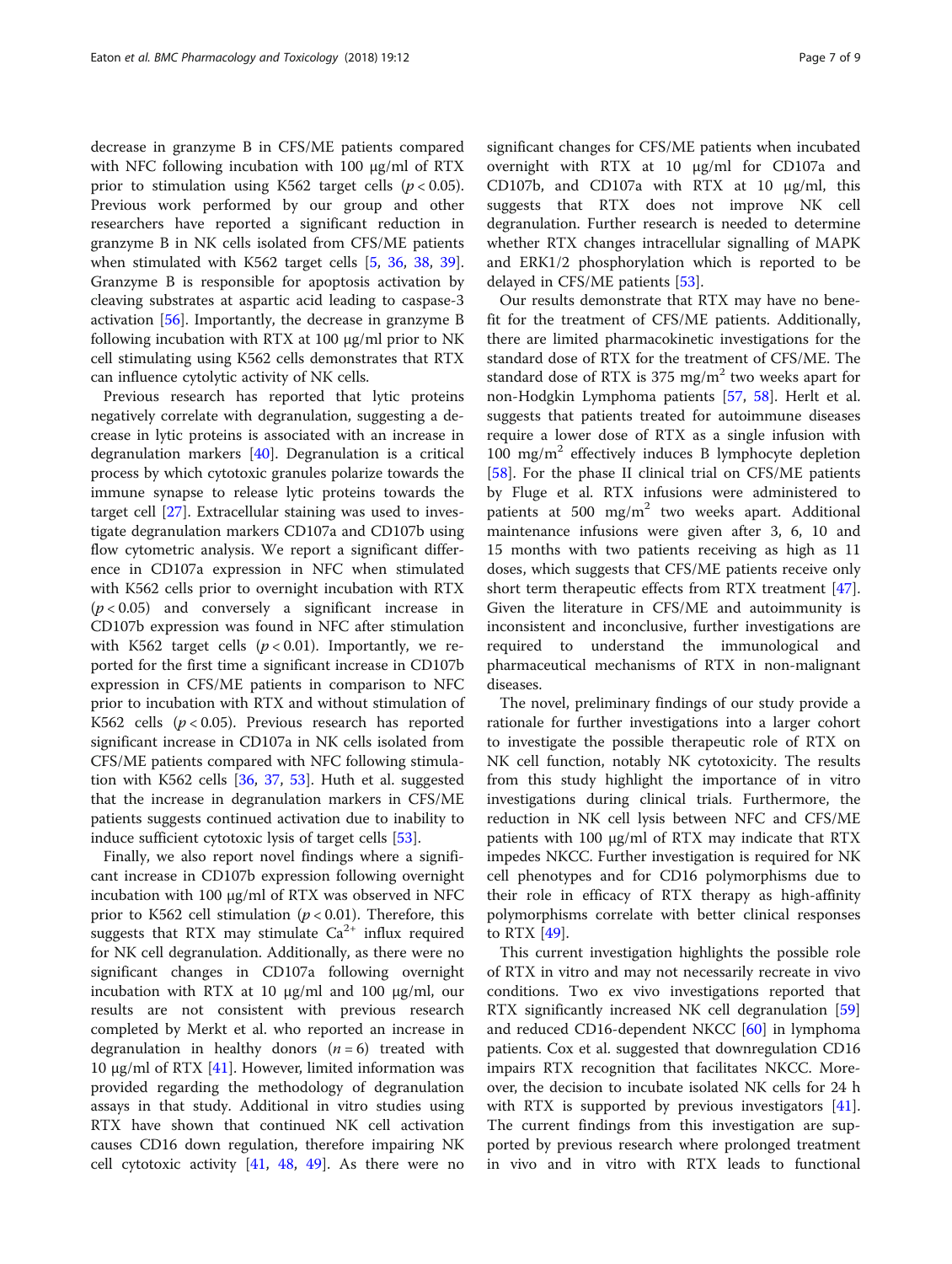<span id="page-7-0"></span>impairment of NK cells [\[41](#page-8-0), [50,](#page-8-0) [59](#page-8-0), [60\]](#page-8-0). Therefore, high doses of RTX may impair NK cell functionality.

## Conclusion

This investigation, using isolated NK cells and flow cytometry, is novel as it is the first to investigate the effects of RTX on the NK cells of CFS/ME patients. The results of this study demonstrate significant differences between NFC and CFS/ME patients following overnight incubation with 100 μg/ml of RTX. Our results suggest that RTX may have toxicological effects on NK cells isolated from CFS/ME patients. Further in vitro investigations aimed at examining the effect of RTX on isolated NK cell cytotoxic function in CFS/ME patients are warranted.

## Additional File

[Additional file1:](https://doi.org/10.1186/s40360-018-0203-8) Figure S1. Representative flow cytometric plot of NK cell cytotoxic activity. PKH-26 was used to gate NK cells. PKH-26 negative cells were identified as K562 target cells and used to determine apoptosis. Annexin V was used to determine events undergoing apoptosis and 7-AAD was used to determine cells undergoing late apoptosis. Figure S2. Representative flow cytometric plot of intracellular staining analysis of lytic proteins. NK cells were isolated and were used is isolation purity was ≥95%. NK cells were selectively gated on using flow cytometry and isotype controls were used to determine the positive population for Granzyme A and Granzyme B expression. Figure S3. Representative flow cytometry plots for degranulation markers. NK cells were isolated and were used if isolation purity was ≥95%. NK cells were gated and selected using flow cytometry to determine CD107a and CD107b expression. Isotype controls were used to determine the positive population. (PDF 231 kb)

#### Abbreviations

7-AAD: 7-amino-actinomycin; BD: Becton Dickinson; Ca<sup>2+</sup>: Calcium; CFS: Chronic fatique syndrome; E:T: Effecter-target; EDTA: ethylendiaminetetraacetic acid; FBS: Fetal bovine serum; ICC: International Consensus Criteria; Ig: Immunoglobulin; ITAM: Immunoreceptor tyrosine-based activation motif; MAPK: Mitogen-activated protein kinase; ME: Myalgic Encephalomyelitis.; MTOC: Microtubule-organising centre.; NCNED: National Centre for Neuroimmunology and Emerging Diseases.; NFC: Non-fatigued controls.; NK: Natural killer.; NKCC: Natural killer cell cytotoxicity.; PBMC: Peripheral blood mononuclear cells.; PKH: Paul Karl Horan.; RTX: Rituximab.

#### Acknowledgements

Not applicable.

#### Published Abstract

Eaton, N et al., Rituximab impedes natural killer cell function in chronic fatigue syndrome/myalgic encephalomyeltitis patients: A pilot in vitro investigation [Abstract]. In: Journal of Clinical and Experimental Pharmacology., 11th International Conference on Nursing and Immunopharmacology. 2017 Nov 20–21. DOI: <https://doi.org/10.4172/2161-1459-C1-022>

#### Funding

This research was supported by funding from the Stafford Fox Medical Research Foundation, Mr Douglas Stutt, Blake Beckett Foundation, Alison Hunter Memorial Foundation. Patient Donors and Change for ME Charity.

#### Availability of data and materials

Data sharing is not applicable to this article as no datasets were generated under the Griffith University Intellectual Property policy. Data supporting the conclusions of this study are included within the article.

#### Authors' contributions

The authors in this article were involved in the design, drafting and development of this manuscript. NE analyzed and interpreted the patient data regarding NK cell lysis, NK cell degranulation and NK cell lytic proteins. HC performed experiment for NK cell degranulation. CB performed experiment for NK cell lytic proteins. NE performed experiment for NK cell lysis. AK analyzed and interpreted patient questionnaire responses and determined eligibility for study inclusion in addition to patient blood collection. SMG and DS designed all experiments. All authors read and approved the final manuscript.

#### Competing interest

The authors declare that they have no competing interest.

#### Ethics approval and consent to participate

This study was approved by the Griffith University Human Research Ethics Committee (HREC/15/QGC/63). Written consent was provided by each participant prior to blood collection.

#### Consent for Publication

Not Applicable.

#### Publisher's Note

Springer Nature remains neutral with regard to jurisdictional claims in published maps and institutional affiliations.

#### Received: 8 August 2017 Accepted: 16 March 2018 Published online: 27 March 2018

#### References

- 1. Carruthers BM, et al. Myalgic encephalomyelitis: international consensus criteria. J Intern Med. 2011;270(4):327–38.
- 2. Fukuda K, et al. The chronic fatigue syndrome: a comprehensive approach to its definition and study. Ann Intern Med. 1994;121(12):953–9.
- 3. Carruthers BM, et al. Myalgic encephalomyelitis/chronic fatigue syndrome: clinical working case definition, diagnostic and treatment protocols. Journal of chronic fatigue syndrome. 2003;11(1):7–115.
- 4. Siegel SD, et al. Impaired natural immunity, cognitive dysfunction, and physical symptoms in patients with chronic fatigue syndrome: preliminary evidence for a subgroup? J Psychosom Res. 2006;60(6):559–66.
- 5. Maher KJ, Klimas NG, Fletcher MA. Chronic fatigue syndrome is associated with diminished intracellular perforin. Clinical & Experimental Immunology. 2005;142(3):505–11.
- Brenu EW, et al. Longitudinal investigation of natural killer cells and cytokines in chronic fatigue syndrome/myalgic encephalomyelitis. J Transl Med. 2012;10(1):88.
- 7. Huth T, et al. Pilot study of natural killer cells in chronic fatigue syndrome/ myalgic encephalomyelitis and multiple sclerosis. Scand J Immunol. 2016; 83(1):44–51.
- 8. Nijs J, Frémont M. Intracellular immune dysfunction in myalgic encephalomyelitis/chronic fatigue syndrome: state of the art and therapeutic implications. Expert Opin Ther Targets. 2008;12(3):281–9.
- 9. Natelson BH, Haghighi MH, Ponzio NM. Evidence for the presence of immune dysfunction in chronic fatigue syndrome. Clin Diagn Lab Immunol. 2002;9(4):747–52.
- 10. Curriu M, et al. Screening NK-, B-and T-cell phenotype and function in patients suffering from Chronic Fatigue Syndrome. J Transl Med. 2013;11(1):68.
- 11. Brenu E, et al. Natural killer cells in patients with severe chronic fatigue syndrome. Autoimmunity Highlights. 2013;4(3):69–80.
- 12. Fletcher MA, et al. Biomarkers in chronic fatigue syndrome: evaluation of natural killer cell function and dipeptidyl peptidase IV/CD26. PLoS One. 2010;5(5):e10817.
- 13. Brenu EW, et al. Immune and hemorheological changes in chronic fatigue syndrome. J Transl Med. 2010;8(1):1.
- 14. Ojo-Amaize EA, Conley EJ, Peter JB. Decreased natural killer cell activity is associated with severity of chronic fatigue immune dysfunction syndrome. Clin Infect Dis. 1994;18(Supplement 1):S157–9.
- 15. Johnston S, et al. The prevalence of chronic fatigue syndrome/ myalgic encephalomyelitis: a meta-analysis. Clin Epidemiol. 2013;5:105–10.
- 16. Rimbaut S, et al. Chronic fatigue syndrome–an update. Acta Clin Belg. 2016; 71(5):273–80.
- 17. Prins JB, Van der Meer JW, Bleijenberg G. Chronic fatigue syndrome. Lancet. 2006;367(9507):346–55.
- 18. Vivier E, et al. Functions of natural killer cells. Nat Immunol. 2008;9(5):503–10.